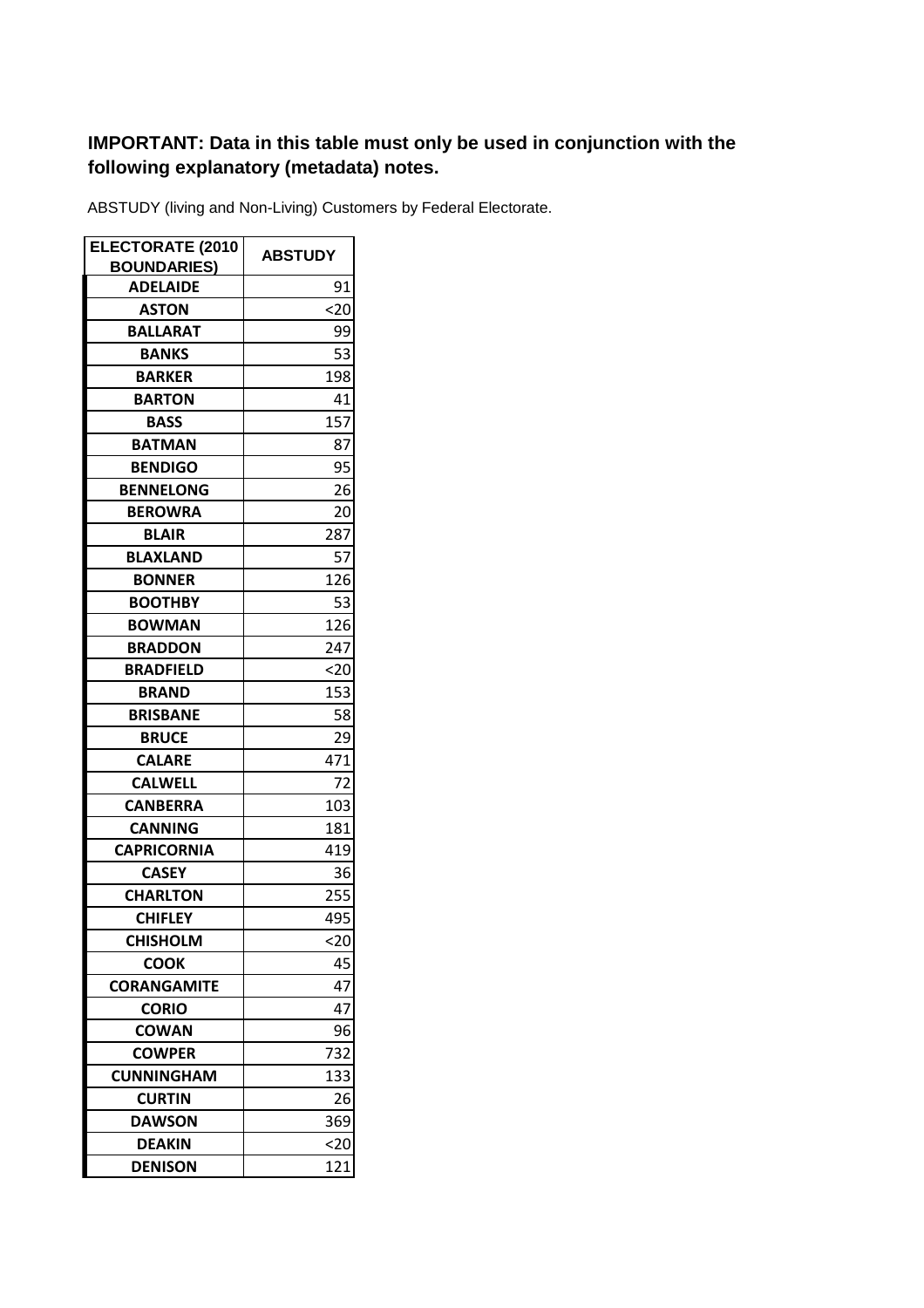| <b>DICKSON</b>         | 94    |
|------------------------|-------|
| <b>DOBELL</b>          | 246   |
| <b>DUNKLEY</b>         | 29    |
| <b>DURACK</b>          | 1,281 |
| <b>EDEN-MONARO</b>     | 297   |
| <b>FADDEN</b>          | 75    |
| <b>FAIRFAX</b>         | 100   |
| <b>FARRER</b>          | 387   |
| <b>FISHER</b>          | 83    |
| <b>FLINDERS</b>        | 40    |
| <b>FLYNN</b>           | 376   |
| <b>FORDE</b>           | 143   |
| <b>FORREST</b>         | 166   |
| <b>FOWLER</b>          | 146   |
| FRANKLIN               | 135   |
| <b>FRASER</b>          | 100   |
| <b>FREMANTLE</b>       | 117   |
| GELLIBRAND             | 30    |
| <b>GILMORE</b>         | 396   |
| <b>GIPPSLAND</b>       | 170   |
| <b>GOLDSTEIN</b>       | $20$  |
| <b>GORTON</b>          | 37    |
| <b>GRAYNDLER</b>       | 125   |
| <b>GREENWAY</b>        | 106   |
| <b>GREY</b>            | 586   |
| <b>GRIFFITH</b>        | 99    |
| <b>GROOM</b>           | 292   |
| <b>HASLUCK</b>         | 215   |
| <b>HERBERT</b>         | 585   |
| <b>HIGGINS</b>         | <20   |
| <b>HINDMARSH</b>       | 58    |
| <b>HINKLER</b>         | 333   |
| <b>HOLT</b>            | 47    |
| HOTHAM                 | $20$  |
| <b>HUGHES</b>          | 70    |
| <b>HUME</b>            | 209   |
| <b>HUNTER</b>          | 265   |
| INDI                   | 68    |
| <b>ISAACS</b>          | 27    |
| <b>JAGAJAGA</b>        | 22    |
| <b>KENNEDY</b>         | 1,465 |
| <b>KINGSFORD SMITH</b> | 143   |
| <b>KINGSTON</b>        | 135   |
| <b>KOOYONG</b>         | <20   |
| <b>LA TROBE</b>        | 22    |
| <b>LALOR</b>           | 89    |
| <b>LEICHHARDT</b>      | 1,818 |
| <b>LILLEY</b>          | 142   |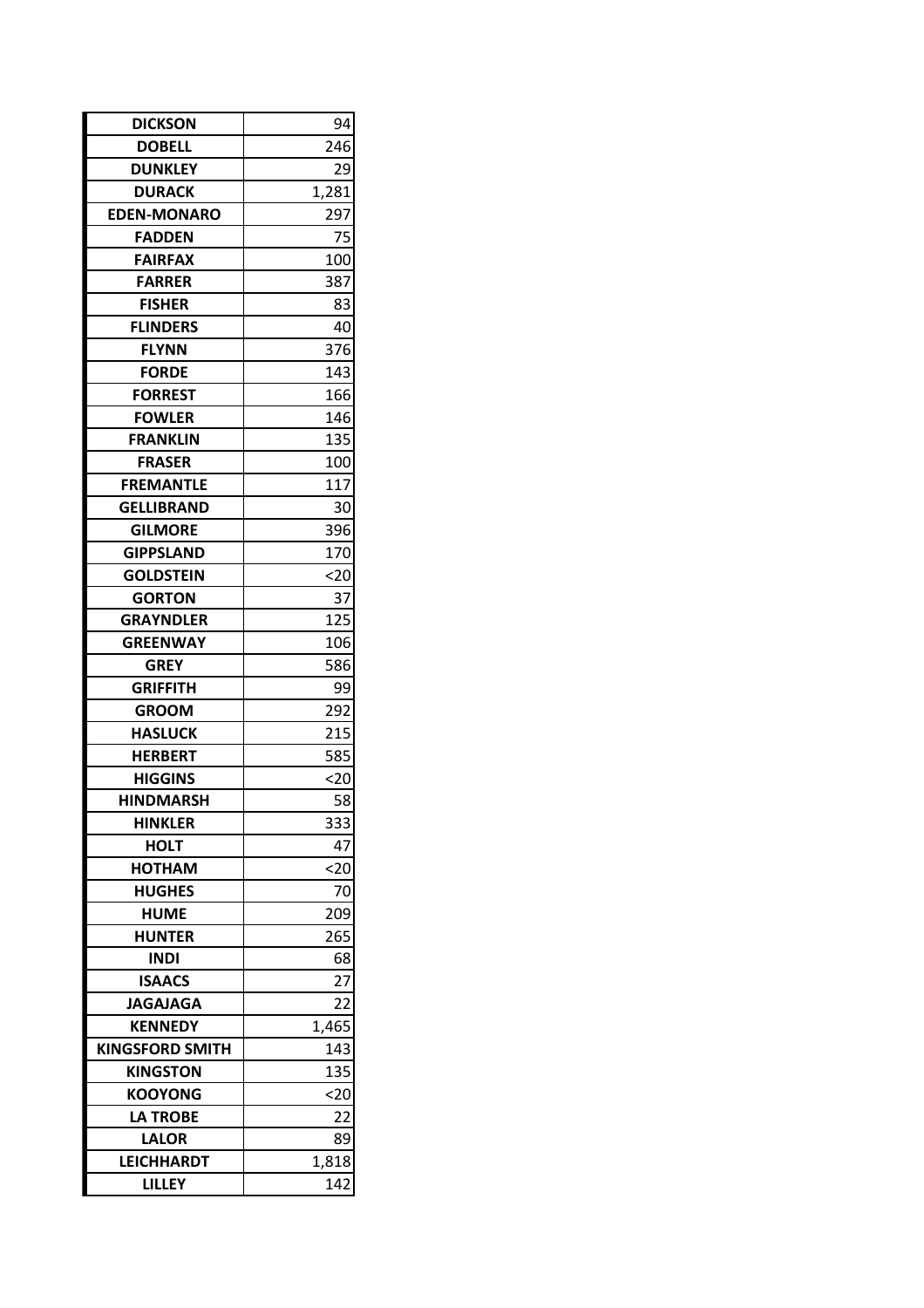| <b>LINDSAY</b>         | 262         |
|------------------------|-------------|
| <b>LINGIARI</b>        | 2,074       |
| LONGMAN                | 177         |
| <b>LYNE</b>            | 446         |
| <b>LYONS</b>           | 220         |
| <b>MACARTHUR</b>       | <u> 201</u> |
| <b>MACKELLAR</b>       | $20$        |
| <b>MACQUARIE</b>       | 152         |
| <b>MAKIN</b>           | 116         |
| <b>MALLEE</b>          | 250         |
| <b>MARANOA</b>         | 447         |
| <b>MARIBYRNONG</b>     | <20         |
| MAYO                   | 52          |
| <b>MCEWEN</b>          | 46          |
| <b>MCMAHON</b>         | 63          |
| <b>MCMILLAN</b>        | 45          |
| <b>MCPHERSON</b>       | 102         |
| <b>MELBOURNE</b>       | 38          |
| <b>MELBOURNE PORTS</b> | 20          |
| <b>MENZIES</b>         | $20$        |
| <b>MITCHELL</b>        | <20         |
| <b>MONCRIEFF</b>       | 90          |
| <b>MOORE</b>           | 52          |
| <b>MORETON</b>         | 105         |
| MURRAY                 | 256         |
| <b>NEW ENGLAND</b>     | 864         |
| <b>NEWCASTLE</b>       | 201         |
| NORTH SYDNEY           | $20$        |
| <b>O'CONNOR</b>        | 424         |
| <b>OXLEY</b>           | 252         |
| <b>PAGE</b>            | 564         |
| <b>PARKES</b>          | 1,811       |
| PARRAMATTA             | 43          |
| <b>PATERSON</b>        | 238         |
| <b>PEARCE</b>          | 167         |
| <b>PERTH</b>           | <u> 121</u> |
| <b>PETRIE</b>          | 152         |
| <b>PORT ADELAIDE</b>   | 257         |
| RANKIN                 | 217         |
| REID                   | 21          |
| <b>RICHMOND</b>        | 334         |
| RIVERINA               | 423         |
| <b>ROBERTSON</b>       | 193         |
| <b>RYAN</b>            | 53          |
| <b>SCULLIN</b>         | 63          |
| <b>SHORTLAND</b>       | 218         |
| <b>SOLOMON</b>         | 444         |
| <b>STIRLING</b>        | 98          |